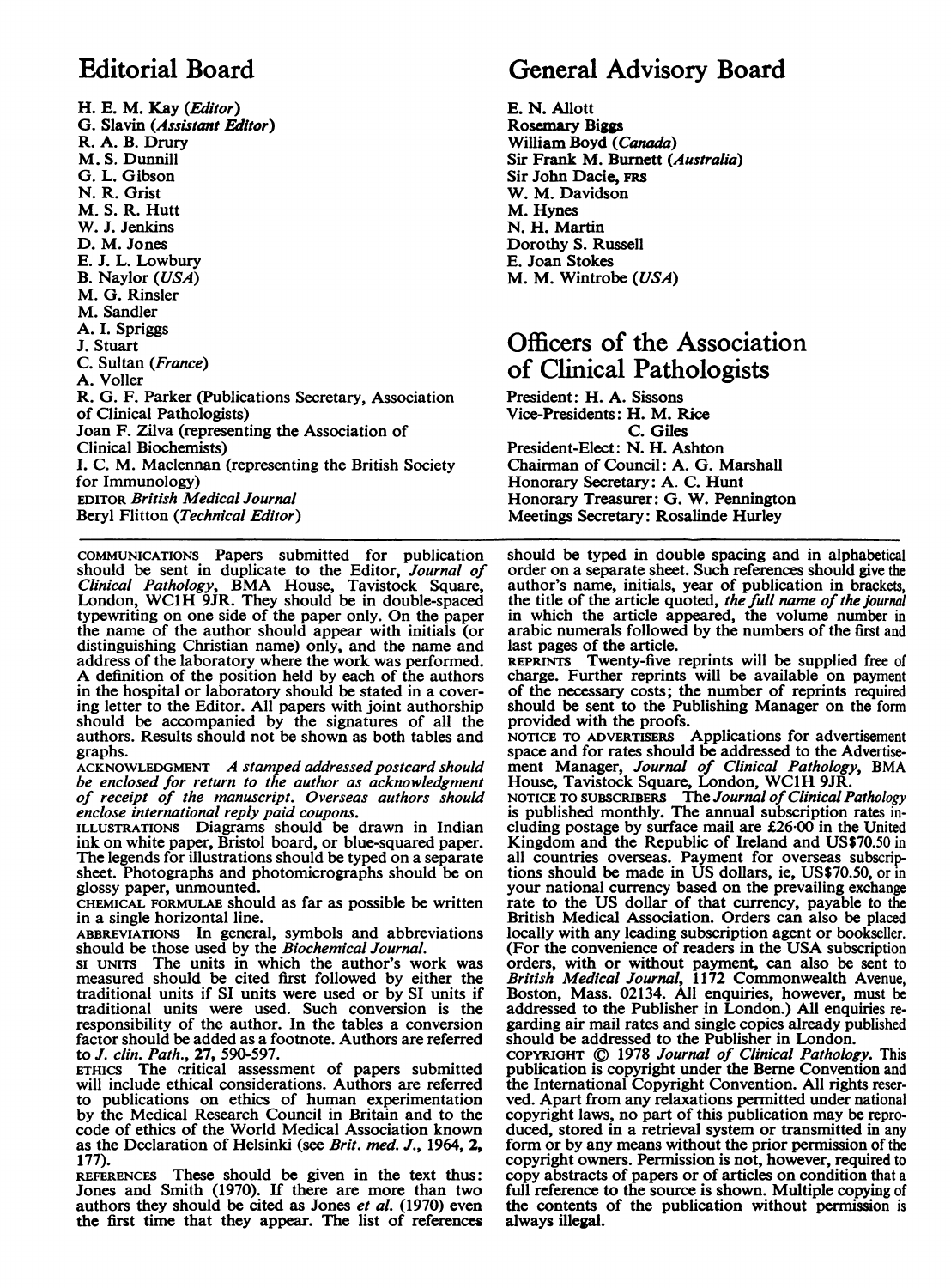Bradley Sack, R., and Kapikian, A. Z. (1977b). An ELISA for detection of E. coli heat labile enterotoxin. J. clin. Microbiol. (In press.)

Yorde, D. E., Sasse, E. A., Wang, T. Y., Hussa, R. 0., and Garancis, J. C. (1976). Competitive enzyme linked immunoassay with use of soluble enzyme/antibody immune complexes for labelling. I. Measurement of human choriogonadotropin. Clin. Chem., 22, 1372- 1377.

Requests for reprints to: Dr A. Voller, Senior Lecturer, Nuffield Laboratories of Comparative Medicine, Institute of Zoology, The Zoological Society of London, Regent's Park, London NW1 4RY.

#### Reports and Bulletins prepared by the Association of Clinical Biochemists

The following reports and bulletins are published by the Association of Clinical Biochemists. They may be obtained from The Publishing Department, British Medical Journal (ACB Technical Bulletins), B.M.A. House, Tavistock Square, London WClH 9JR. Overseas readers should remit by British Postal or Money Order.

SCIENTIFIC REVIEWS (price £1.00/\$2.00 each)

1 The assessment of thyroid function March 1971 F. V. FLYNN and J. R. HOBBS

2 Renal function tests suitable for clinical practice January 1972 F. L. MITCHELL, N. VEALL, and R. W. E. WATTS

3 Biochemical tests for the assessment of fetoplacental function May 1975 C. E. WILDE and R. E. OAKEY

4 Test of exocrine pancreatic function March 1977 A. H. GOWENLOCK

TECHNICAL BULLETINS (price  $£1.00/\$2.00$  each)

22 Bilirubin standards and the determination of bilirubin by manual and technicon AutoAnalyzer methods January 1971 BARBARA BILLING, RUTH HASLAM, and N. WALD

23 Interchangeable cells for spectrophotometers and fluorimeters September 1971 s. s. BROWN and A. H. **GOWENLOCK** 

24 Simple tests to detect poisons March 1972 B. w. MEADE et al.

25 Blood gas analysers May 1972 K. DIXON

26 Kits for enzyme activity deternination September 1972 s. B. ROSALKI and D. TARLOW

27 Assessment of pumps suitable for incorporation into existing continuous flow analytical systems November 1972 A. FLECK et al.

28 Routine clinical measurements of transferrin in human serum September 1973 K. DIXON

29 Control materials for clinical biochemistry (5th edition) September 1973 J. F. STEVENS

30 Notes on the quality of performance of serum cholesterol assays September 1973 s. s. BROWN

31 Determination of uric acid in blood and in urine July 1974 R. W. E. WATTS

<sup>32</sup> A survey of amino acid analysers readily available in the United Kingdom September 1974 J. E. CARLYLE and P. PURKI

33 Definitions of some words and terms used in automated analysis November 1974 A. FLECK, R. ROBINSON, S. S. BROwN, and J. R. HOBBS

34 Measurement of albumin in the sera of patients January 1975 LINDA SLATER, P. M. CARTER, and J. R. HOBBS

35 Investigation of the validity of temperature correction factors for serum aspartate and alanine transaminases March 1975 s. B. ROSALKI et al.

36 Factors influencing the assay of creatinine November 1975 J. G. H. COOK

<sup>37</sup> A survey of enzyme reaction rate analysers readily available in the United Kingdom July 1977 R. A. SAUNDERS and R. F. BURNS

38 Transport of specimens for clinical chemistry analysis November 1977 P. WILDING, J. F. ZILVA, and P. WILDING, J. F. ZILVA, and C. E. WILDE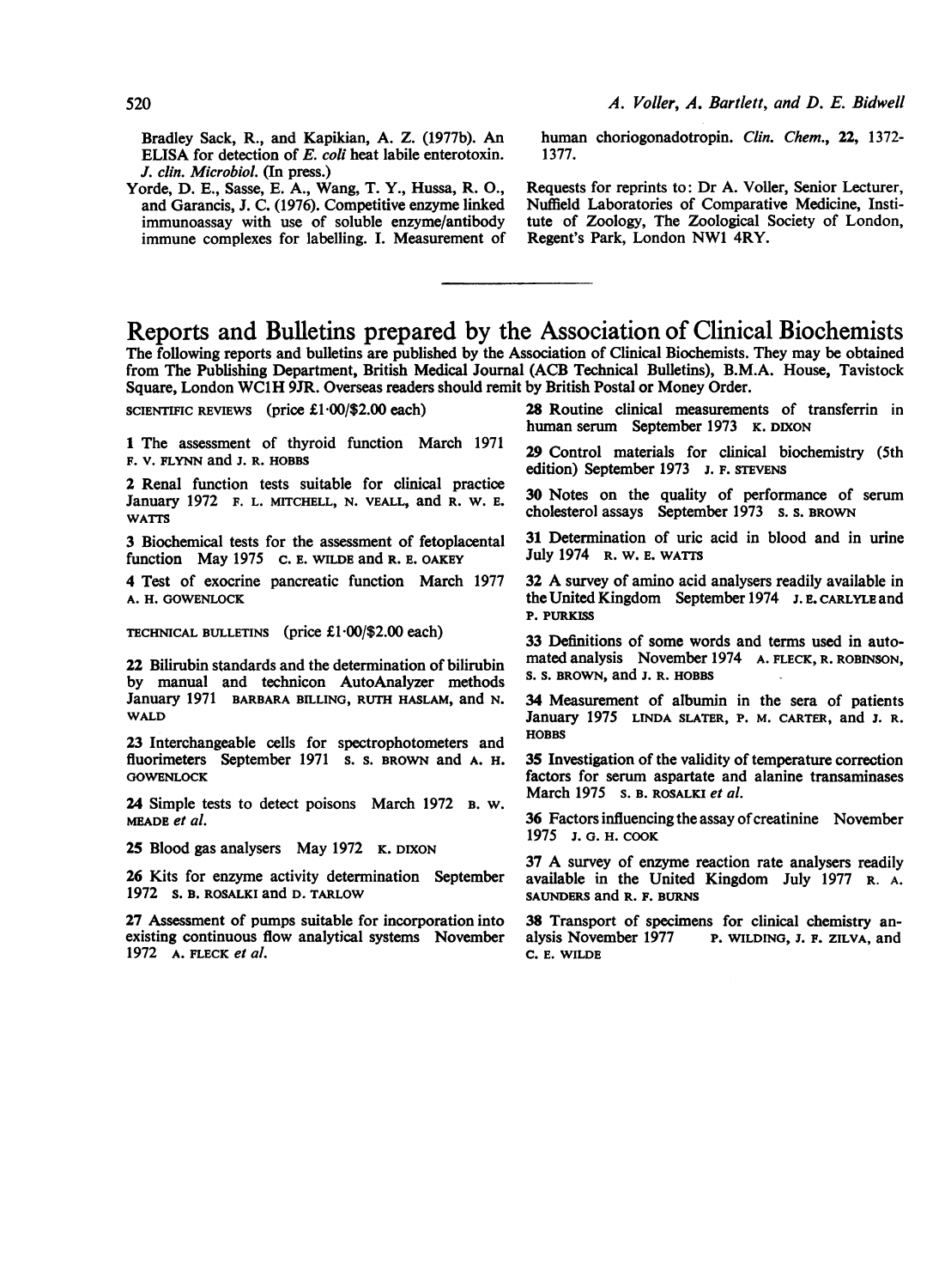- Spruance, S. L., and Smith, C. B. (1971). Joint complications associated with derivatives of HPV-77 rubella virus vaccine. American Journal of Diseases of Children, 122, 105-111.
- Strannegård, O., Grillner, L., and Lindberg, I. M. (1975). Hemolysis-in-gel test for the demonstration

of antibodies to rubella virus. Journal of Clinical Microbiology, 1, 491-494.

Yanez, J. E., Thompson, G. R., Mikkelsen, W. M., and Bartholomew, L. E. (1966). Rubella arthritis. Annals of Internal Medicine, 64, 772-777.

#### The May 1978 Issue

THE MAY <sup>1978</sup> ISSUE CONTAINS THE FOLLOWING PAPERS

The morphology of cirrhosis P. P. ANTHONY, K. G. ISHAK, N. C. NAYAK, H. E. POULSEN, P. J. SCHEUER, AND L. H. SOBIN

Hepatitis in clinical laboratories 1975-76 N. R. **GRIST** 

Autoclaving practice in microbiology laboratories: report of a survey THE PUBLIC HEALTH LABORATORY SERVICE SUBCOMMITTEE ON LABORATORY AUTO-**CLAVES** 

Quantitative recovery of spores from thermophilic spore papers P. H. EVERALL AND C. A. MORRIS

Performance of conveited pressure cookers and two conventional jars for anaerobic bacterial culture R. A. GARGAN AND I. PHILLIPS

Survival of upper respiratory tract bacteria on cotton-wool swabs P. W. ROSS AND H. LOUGH

Use of polyvinylpyrrolidone in the testing of staphylococci for sensitivity to methicillin and cephradine R. BAYSTON

N. gonorrhoeae: pathogenicity of colonial type 5 S. HAFIZ, R. JENNINGS, M. G. MCENTEGART, AND A. E. JEPHCOTT

Effect of clindamycin and lincomycin therapy on faecal flora D. A. LEIGH AND K. SIMMONS

Urine xanthine oxidase activity in urinary tract infection s. GILER, E. F. HENIG, I. URCA, 0. SPERLING, AND A. DE VRIES

Urinary excretion of glycosaminoglycans in disseminated neoplasm GERALD MANLEY, LYNNE BOWER, AND ANNA ANSON

Alkaline phosphatase and peroxidase for double immunoenzymatic labelling of cellular constituents D. Y. MASON AND RITA SAMMONS

Cell receptor studies on six anaplastic tumours of the thyroid R. A. A. MACAULAY, A. E. DEWAR, A. O. LANGLANDS, AND A. E. STUART

Grading of astrocytomas using a Quantimet 720 image-analysing computer A. J. ROBERTSON, J. M. ANDERSON, R. A. BROWN, W. SLIDDERS, AND J. SWAN-SON BECK

Echinococcus granulosus: specific quantification of the two most immunoreactive antigens in hydatid fluids P. MUSIANI, M. PIANTELLI, L. LAURIOLA, E. ARRU, AND R. POZZUOLI

Comparison of radial haemolysis with haemagglutination inhibition in estimating rubella antibody P. N. APPLETON AND A. D. MACRAE

IgM-class rheumatoid factor interference in the solid-phase radioimmunoassay of rubella-specific IgM antibodies 0. H. MEURMAN AND B. R. ZIOLA

Coagulation and fibrinolytic activity of cerebrospinal fluid MILNE ANDERSON, K. B. MATTHEWS, AND J. STUART

High mean red cell volume: its incidence and significance in routine haematology R. J. L. DAVIDSON AND P. J. HAMILTON

Technical method

Use of liquid paraffin in the preservation of pathological specimens M. S. ISRAEL AND L. F. YOUNG

Letters to the Editor

Book reviews

Copies are still available and may be obtained from the PUBL1SHING MANAGER, BRITISH MEDICAL ASSOCIATION, TAVISTOCK SQUARE, LONDON, WC1H 9JR, price £3.00, including postage